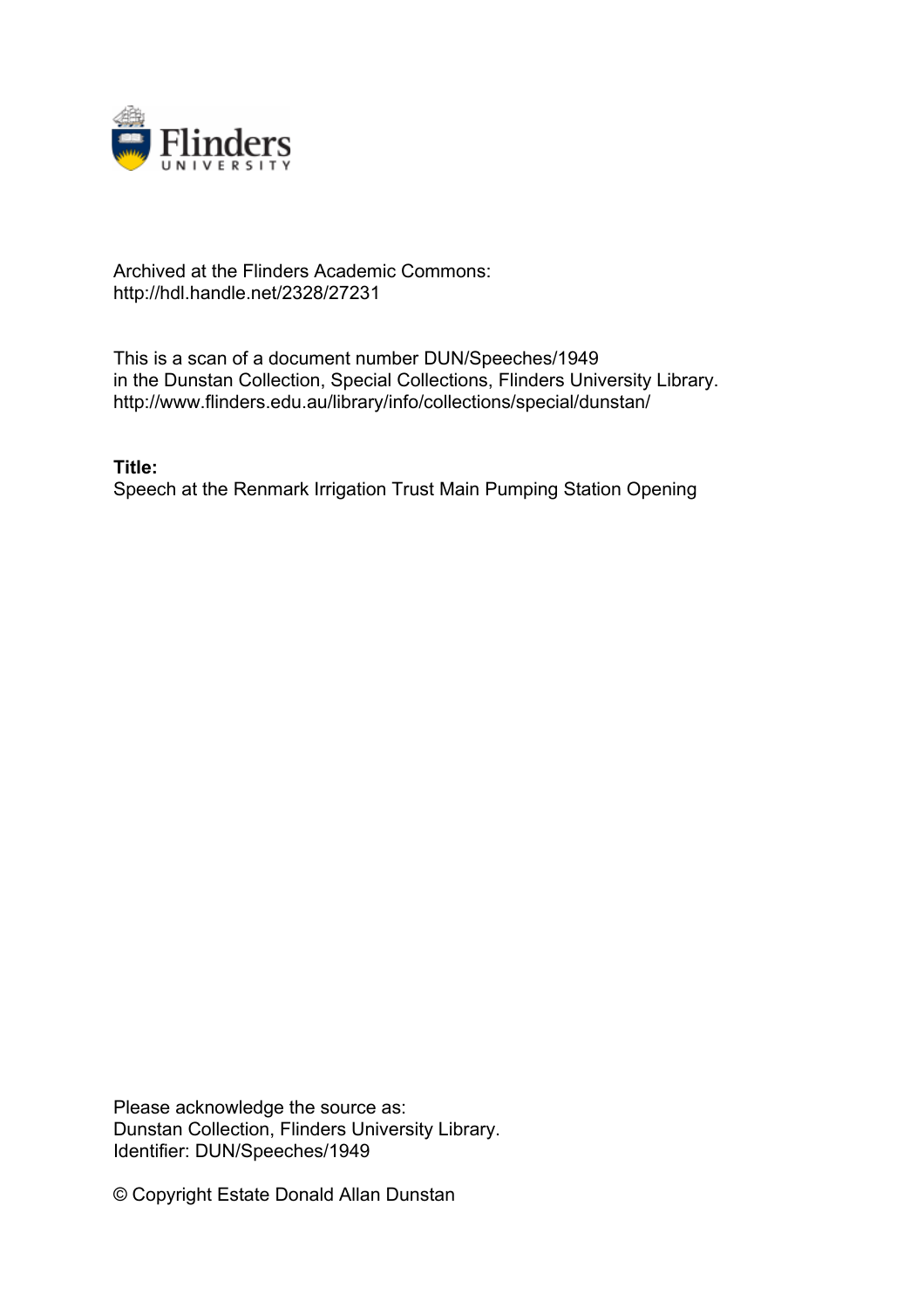## SPEECH BY THE PREMIER, MR. DUNSTAN, AT THE RENMARK IRRIGATION<br>TRUST MAIN PUMPING STATION OPENING. 1.12.72 TRUS TRUS T MAIN PUMPING STATION AND THE RELEASE OF THE RELEASE OF THE RELEASE OF THE RELEASE OF THE RELEASE OF

MR. HERITAGE, MY MINISTERIAL AND PARLIAMENTARY COLLEAGUES, SIR THOMAS PLAYFORD, MR. SIMS, OUR INTERSTATE VISITORS, DISTINGUISHED GUESTS, LADIES AND GENTLEMEN:

THANK YOU VERY MUCH FOR INVITING ME HERE TODAY TO OPEN THE TRUST'S NEW MAIN PUMPING STATION.

THIS IS A DAY OF VERY GREAT PRACTICAL IMPORTANCE IN THE DEVELOPMENT OF RENMARK AND THE WHOLE IRRIGATION AREA.

IT IS ALSO AN OCCASION OF GREAT SYMBOLIC IMPORTANCE.

RIGHT FROM THE DAYS OF THE CHAFFEY BROTHERS' INVESTIGATION OF IRRIGATION-GROWING PROSPECTS ALONG THE MURRAY, THIS HAS BEEN AN AREA RICH IN A TRADITION OF BATTLING, PERSEVERANCE AND ACCOM-PLISHMENT.

THIS NEW PUMPING STATION AND THE TRUST'S PLANS FOR FURTHER DEVELOPMENT SHOWS THAT THESE QUALITIES OF TENACITY AND RESOURCE-FULNESS ARE STILL ABUNDANT HERE.

I AM DELIGHTED THAT THE STATE GOVERNMENT HAS BEEN ABLE TO PLAY ITS PART IN MAKING THIS PROJECT POSSIBLE. I CAN ASSURE YOU THAT IT'S AN INTEREST AND AN INVOLVEMENT WHICH WE SHALL CONTINUE.

FRUIT GROWING BY IRRIGATION ON THIS LAND IS, AS EVERYONE HERE TODAY WELL KNOWS, A HARD AND SOMETIMES A HEARTBREAKING BUSINESS.

BUT THE STORY OF ITS DEVELOPMENT AND THE STRUGGLES OF THE PIONEERS IS ALSO A TRUE AUSTRALIAN ROMANCE.

THE VISION OF THE CHAFFEY BROTHERS, THE EARLY FAILURES, THE FIRST SUCCESSES, THE SHEER FIGHT FOR SURVIVAL FROM DROUGHT TO FLOOD AND BACK TO DROUGHT IS PART OF OUR HISTORY AND AN ARDUOUS PROCESS WHICH HAS FRODUCED A COMMUNITY REMARKABLE IN ITS WILLINGNESS TO WORK TOGETHER TO TRIUMPH OVER HARD TIMES . Dunstan Collection, Special Collections, Flinders University Library.

2.

*¥* 

 $1949$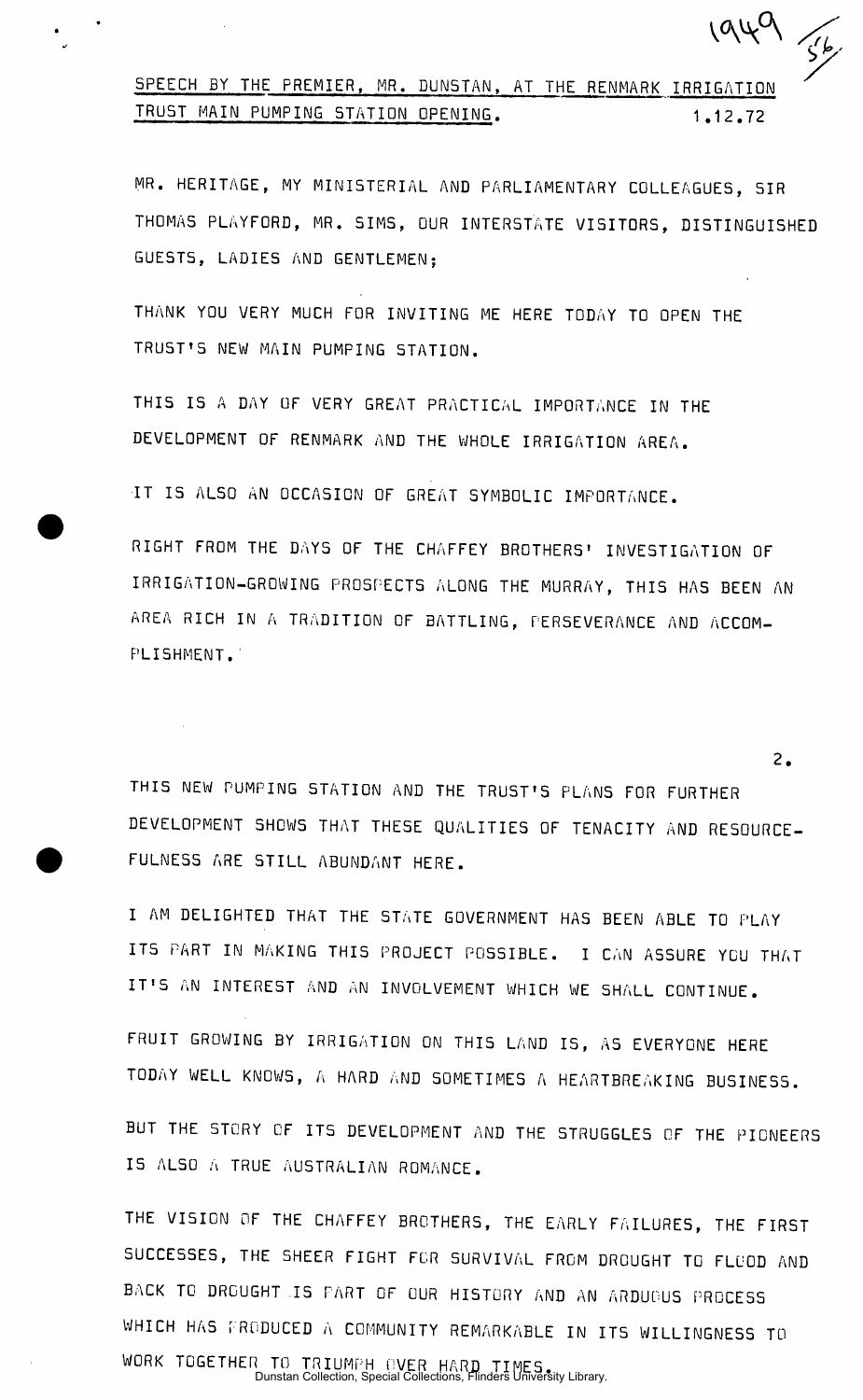IT'S A SPIRIT WHICH IS STILL NEEDED TODAY.

THE COMPLETION OF THIS PUMPING STATION AND ITS ASSOCIATED IRRIGATION WORKS IS AN IMPRESSIVE ENGINEERING FEAT.

IT ALSO COMES AT A TIME WHEN FRUIT GROWERS ARE FACING NEW DIFFICULTIES IN FINDING MARKETS FOR THEIR PRODUCTS.

BRITAIN'S ENTRY INTO EUROFE PROVIDES NEW FROBLEMS. THE WINE EXCISE WAS A NEW SETBACK - ALTHOUGH THE WAY IN WHICH THE RENMANO CO-OPERATIVE FACED THAT CHALLENGE IS A MODEL FOR CTHERS.

FINDING SOLUTIONS TO THESE PROBLEMS IS GOING TO BE A JOB FOR THE TRUST, FOR THE STATE GOVERNMENT AND FOR THE WHOLE RIVERLAND COMMUNITY - AND NOT AN EASY JOB.

I AM CONFIDENT, THOUGH, THAT SOLUTIONS WILL BE FOUND. I THINK WE HAVE EXCELLENT PROSPECTS FOR DEVELOPING PROFITABLE NEW MARKETS IN ASIA AND ELSEWHERE FOR OUR FRUITS.

I AM CONFIDENT THAT WE ARE VERY CLOSE TO A TOTAL REPEAL OF THE WINE EXCISE - I DON'T THINK I NEED SPELL CUT THE PRECISE MANNER IN WHICH I THINK THIS WILL VERY SHORTLY BE ACHIEVED.

I THINK ALSO THAT OUR WINES - PROPERLY MARKETED - WILL FIND GREATLY INCREASED ACCEPTANCE EVERSEAS.

I WAS INTERESTED THE OTHER DAY, IN READING THROUGH AN OLD SHIPPING GUIDE, TO FIND AN ADVERTISEMENT INSERTED BY THE SOUTH AUSTRALIAN GOVERNMENT. AT THE TURN OF THE CENTURY.

IT SAID THEN - JUST BEFORE FEDERATION - THAT SOUTH AUSTRALIAN WINES HAD BEEN BROUGHT TO THE NOTICE OF THE BRITISH FUBLIC UNDER AN "ORION" LABEL AND ADDED:

3 .

4 .